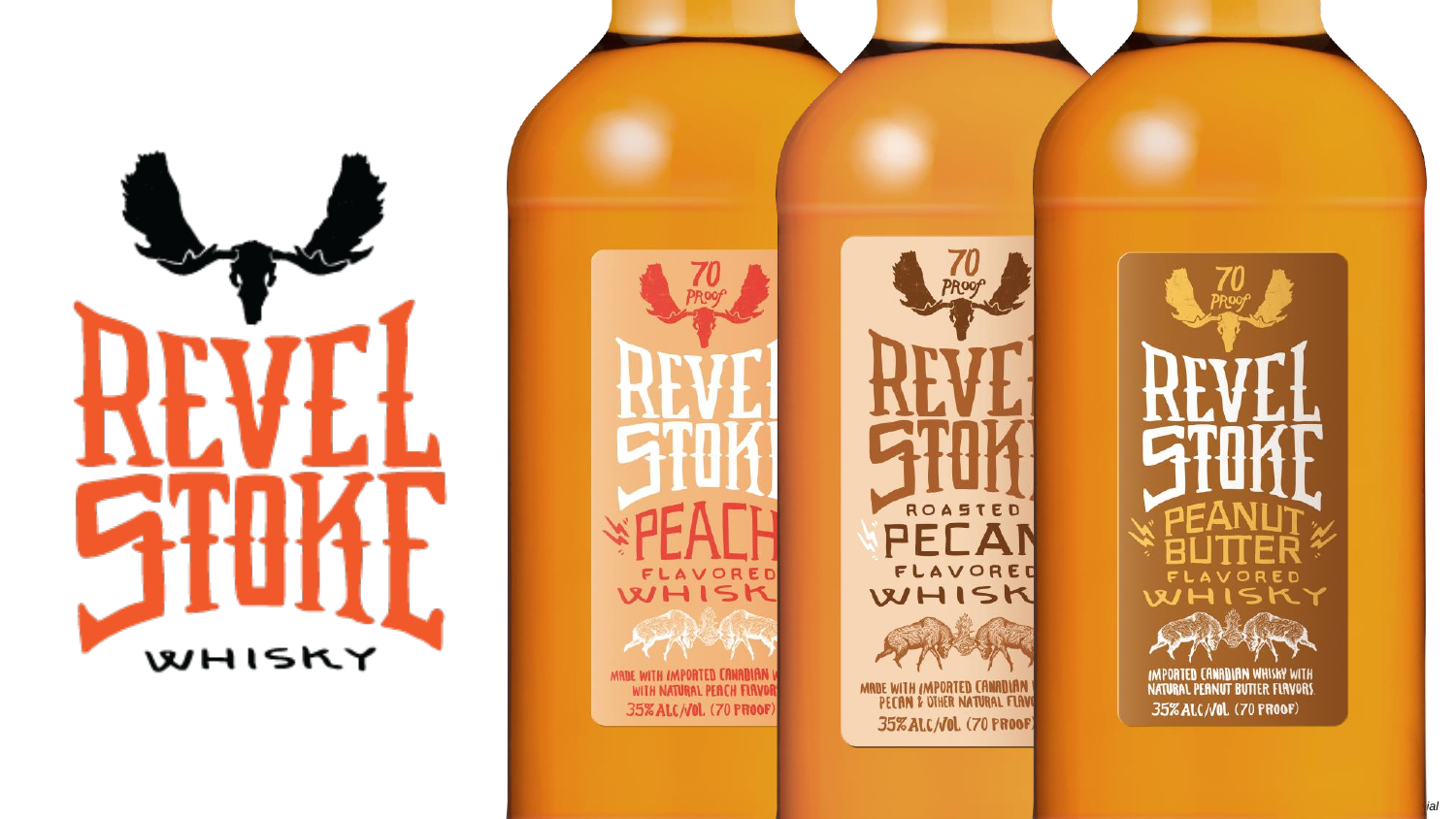# Focus Tasting On

*Revel Stoke: Peanut Butter, Pecan, Peach and Pineapple*

*UV Ready to Serve – All Types* 

*Highlight Text to Save Rebates!!*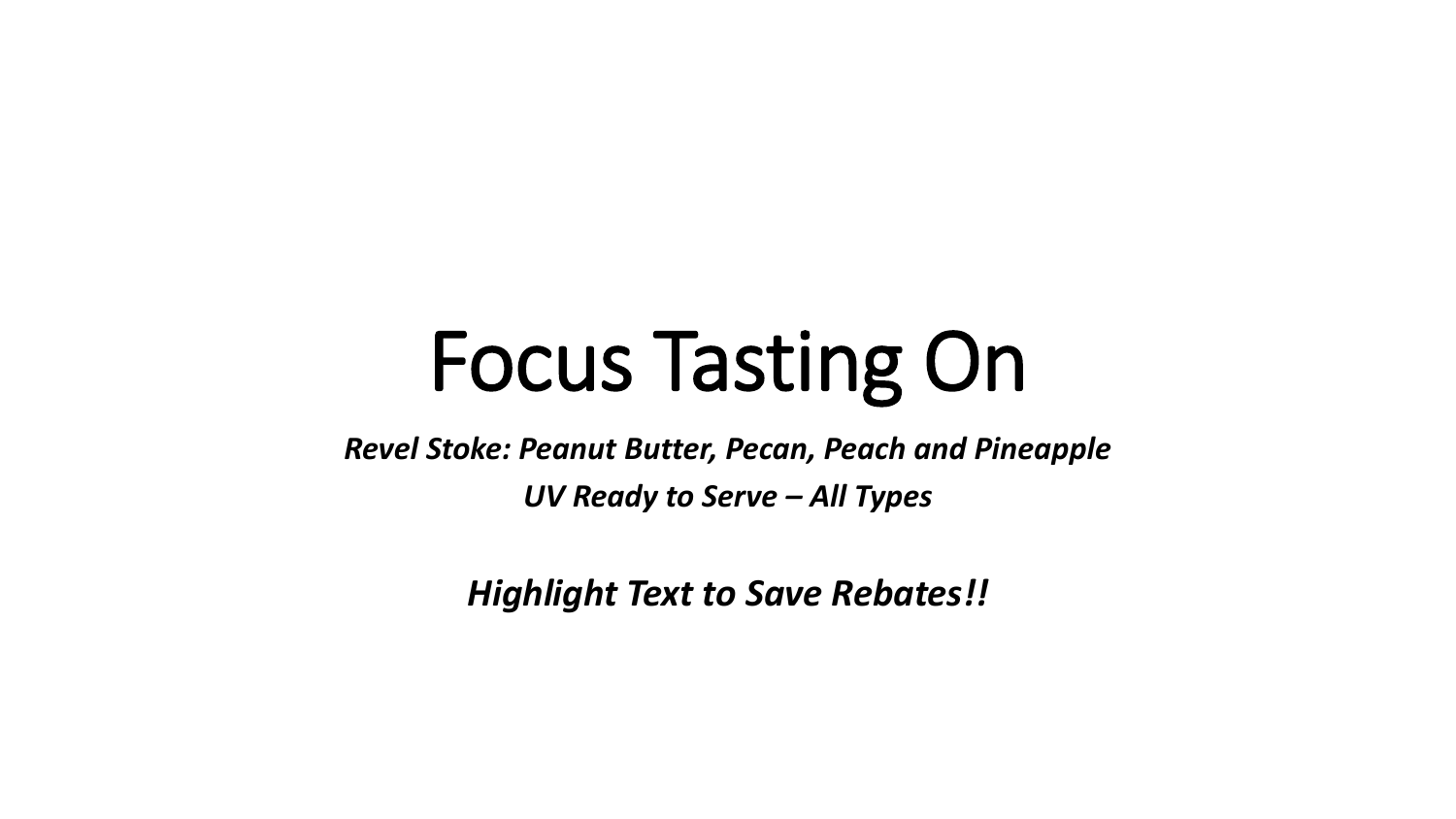### Go Out. Get Stoked.

### THE OPPORTUNITY:

- EXPLODING BRAND (+42.5%)
- GROWING FLAVORED WHISKEY CATEGORY (+18%)
- #3 FLAVORED CANADIAN WHISKY
- 14 FLAVOR VARIETIES
- Hotest Seller are Pecan, Peach, Pineapple & Peanut Butter

### THE REVEL STOKE STORY:

Lord Revel Stoke was a Canadian banker. In 1885, he saved the Canadian Railway from bankruptcy, which ultimately saved the train tracks that carried the whisky into town! The town in turn created washboard music festivals, monster wagon pulls, grizzly rasslin' and shooting their muskets at mason jars which is how we got the term "shot glass!"





# **Revel Stoke | BRAND PORTFOLIO**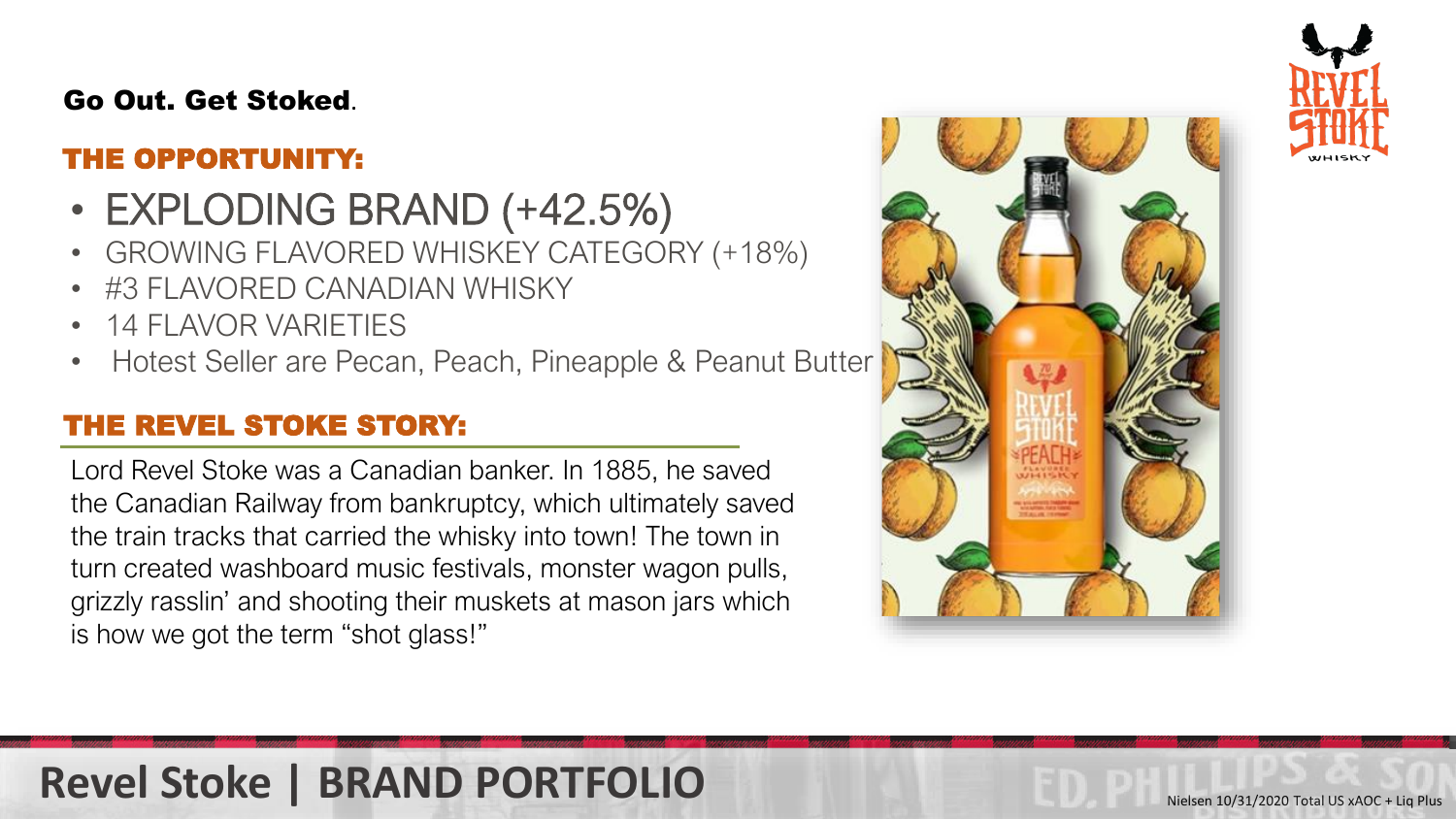

# Launched in 1999, Revel Stoke Canadian Whisky is as daring and wide ranging as its namesake mountain.

- Distilled in Canada from a proprietary blend of corn, rye and barley malt
- Aged for 3 years in oak barrels
- Flavored with the highest quality natural flavors
- Award-winning portfolio of flavors



## **Revel Stoke | BRAND OVERVIEW**